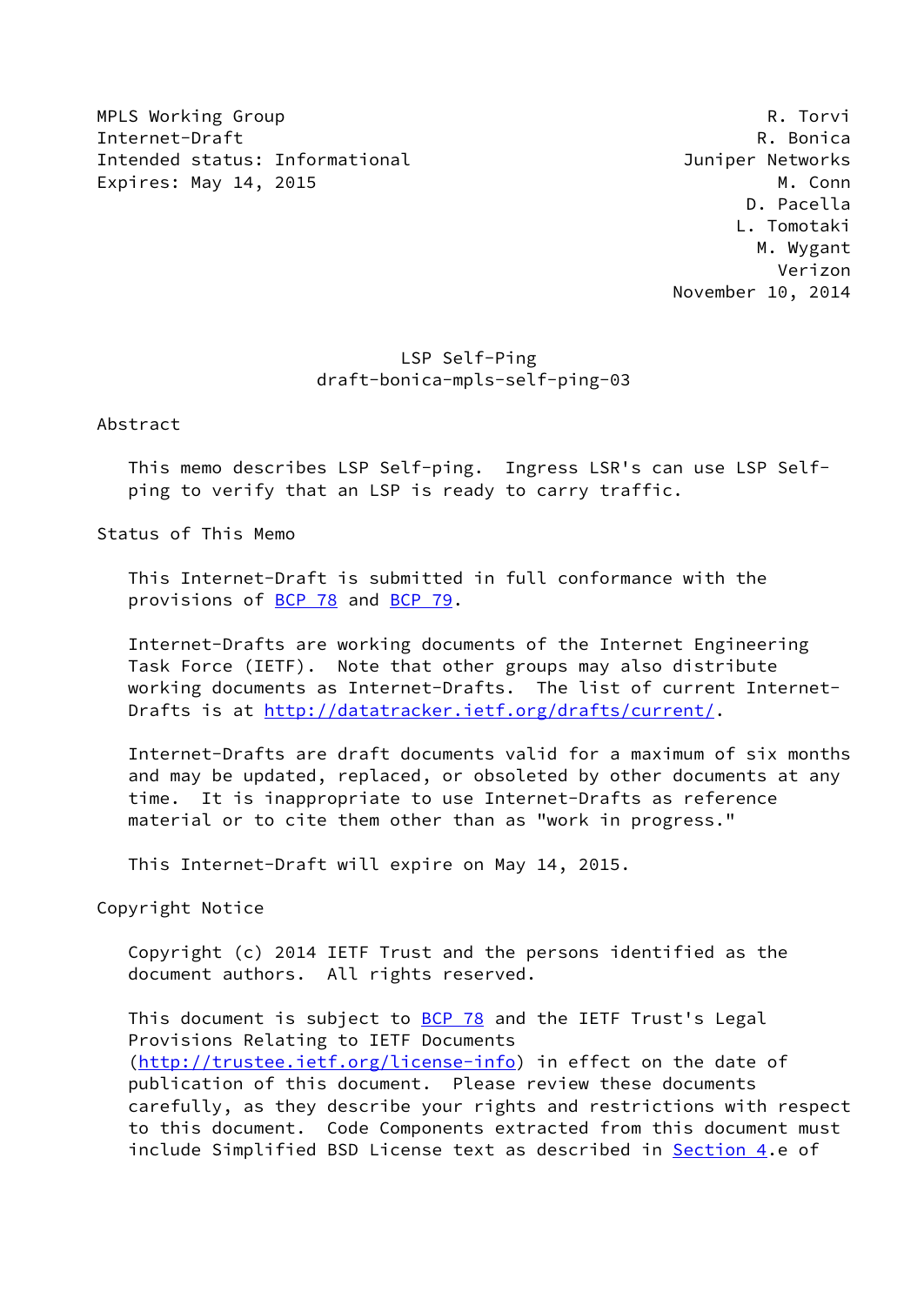<span id="page-1-1"></span>Internet-Draft LSP Self-Ping November 2014

 the Trust Legal Provisions and are provided without warranty as described in the Simplified BSD License.

Table of Contents

|  | 1. Introduction $\ldots \ldots \ldots \ldots \ldots \ldots \ldots \ldots \ldots$ |  |
|--|----------------------------------------------------------------------------------|--|
|  | 2. LSP Self Ping Procedures 3                                                    |  |
|  |                                                                                  |  |
|  |                                                                                  |  |
|  |                                                                                  |  |
|  |                                                                                  |  |
|  |                                                                                  |  |
|  |                                                                                  |  |

## <span id="page-1-0"></span>[1](#page-1-0). Introduction

An ingress Label Switching Router (LSR) can use RSVP-TE [\[RFC3209](https://datatracker.ietf.org/doc/pdf/rfc3209)] to establish an MPLS Label Switched Path [[RFC3032](https://datatracker.ietf.org/doc/pdf/rfc3032)]. The following paragraphs provide an overview of RSVP-TE procedures.

 The ingress LSR calculates an explicit path between itself and an egress LSR. It then formats an RSVP PATH message, including an Explicit Route Object (ERO). The ERO represents the explicit path between the ingress and egress LSRs.

 The ingress LSR forwards the PATH message in the direction of the egress LSR, following the path defined by the ERO. Each transit LSR that receives the PATH message executes admission control procedures. If the transit LSR admits the LSP, it reserves bandwidth (if necessary) and sends the PATH message downstream, to the next node in the ERO.

 When the egress LSR receives the PATH message, it binds a label to the LSP. The label can be implicit null, explicit null, or non-null. The egress LSR then installs forwarding state (if necessary), and constructs an RSVP RESV message. The RESV message includes a Label Object containing the label that has been bound to the LSP.

 The egress LSR sends the RESV message upstream towards the ingress LSR. The RESV message visits the same transit LSRs that the PATH message visited, but in reverse order. Each transit LSR binds a label to the LSP, updates its forwarding state and updates the RESV message. As a result, the RESV message contains a Label Object and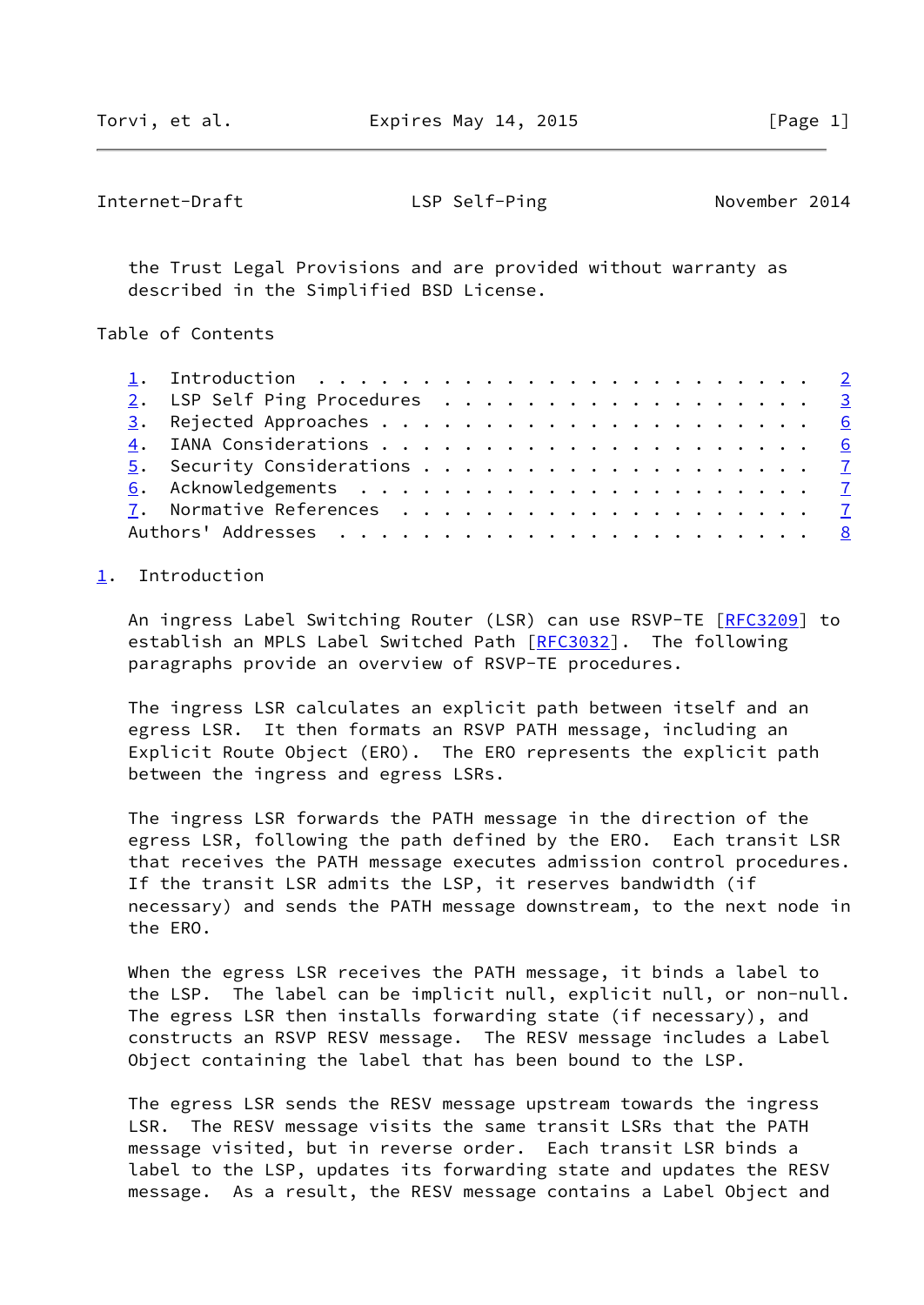the Label Object contains the label that has been bound to the LSP. Next, the transit LSR sends the RESV message upstream, along the explicit path.

Torvi, et al. **Expires May 14, 2015** [Page 2]

<span id="page-2-1"></span>Internet-Draft **LSP Self-Ping November 2014** 

 The ingress LSR receives the RESV message and installs forwarding state. Once the ingress LSR installs forwarding state it can forward traffic through the LSP.

 An implementation can optimize the procedure described above by allowing LSRs to send a RESV messages upstream before installing forwarding state. This optimization is desirable, because it allows LSRs to install forwarding state in parallel, thus accelerating the process of LSP signaling and setup. However, this optimization creates a race condition. When the ingress LSR receives a RESV message, some downstream LSRs may have not yet completed the process of forwarding state installation. If the ingress sends traffic over the LSP, the traffic will be black-holed until forwarding state has been installed on all downstream LSRs.

 The ingress LSP can prevent back-holing by verifying the LSPs readiness to carry traffic before forwarding traffic through it. Ingress LSRs can use LSP Self-Ping to verify that an LSP is ready to carry traffic.

 LSP Self-ping is an extremely lightweight mechanism, designed to perform well when control plane resources are scarce. Therefore, LSP Self-ping consumes no control plane resources on transit or egress LSRs.

This memo describes LSP Self-ping.

<span id="page-2-0"></span>[2](#page-2-0). LSP Self Ping Procedures

 In order to verify that an LSP is ready to carry traffic, the ingress LSR creates a short-lived LSP Self-ping session. All session state is maintained locally on the ingress LSR. Session state includes the following:

o Session-id: A 32-bit number that identifies the session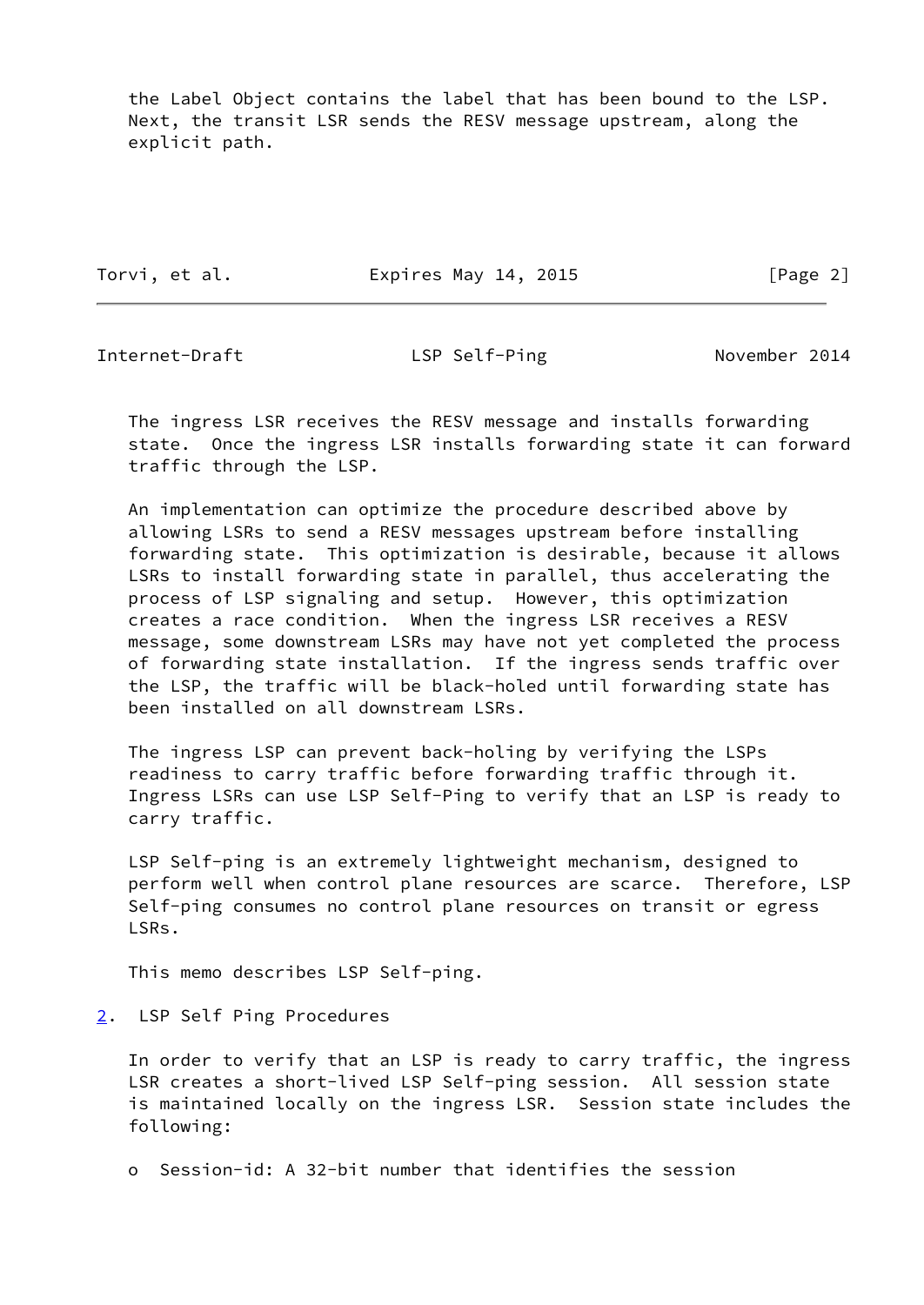- o verification-status: A boolean variable indicating whether LSP readiness has been verified. The initial value of this variable is FALSE.
- o retries: The number of times that the ingress LSR probes the LSP before giving up. The initial value of this variable is determined by configuration.
- o retry-timer: The number of milliseconds that the LSR waits after probing the LSP. The initial value of this variable is determined by configuration.

| Torvi, et al. | Expires May 14, 2015 | [Page 3] |
|---------------|----------------------|----------|
|---------------|----------------------|----------|

Internet-Draft LSP Self-Ping November 2014

 The ingress LSR executes the following procedure until verification status equals TRUE or retries is less than 1:

- o Format a MPLS Echo [[RFC4379](https://datatracker.ietf.org/doc/pdf/rfc4379)] message
- o Send the MPLS Echo message through the LSP under test
- o Set a timer to expire in retry-timer milliseconds
- o Wait until either a) a MPLS Echo message associated with the session returns or b) the timer expires. If an MPLS Echo message associated with the session returns, set verification-status to TRUE. Otherwise, decrement retries. Optionally, increase the value of retry-timer according to an appropriate back off algorithm.

As per [\[RFC4379](https://datatracker.ietf.org/doc/pdf/rfc4379)], the MPLS Echo message is encapsulate in a User Datagram Protocol (UDP) [\[RFC0768](https://datatracker.ietf.org/doc/pdf/rfc0768)] header. If the protocol messages used to establish the LSP were delivered over IPv4 [[RFC0791\]](https://datatracker.ietf.org/doc/pdf/rfc0791), the UDP datagram is encapsulated in an IPv4 header. If the protocol messages used to establish the LSP were delivered over IPv6 [[RFC2460\]](https://datatracker.ietf.org/doc/pdf/rfc2460), the UDP datagram is encapsulated in an IPv6 header.

In either case, message contents are as follows:

- o IP Source Address is configurable. By default, it is the address of the egress LSR
- o IP Destination Address is the address of the ingress LSR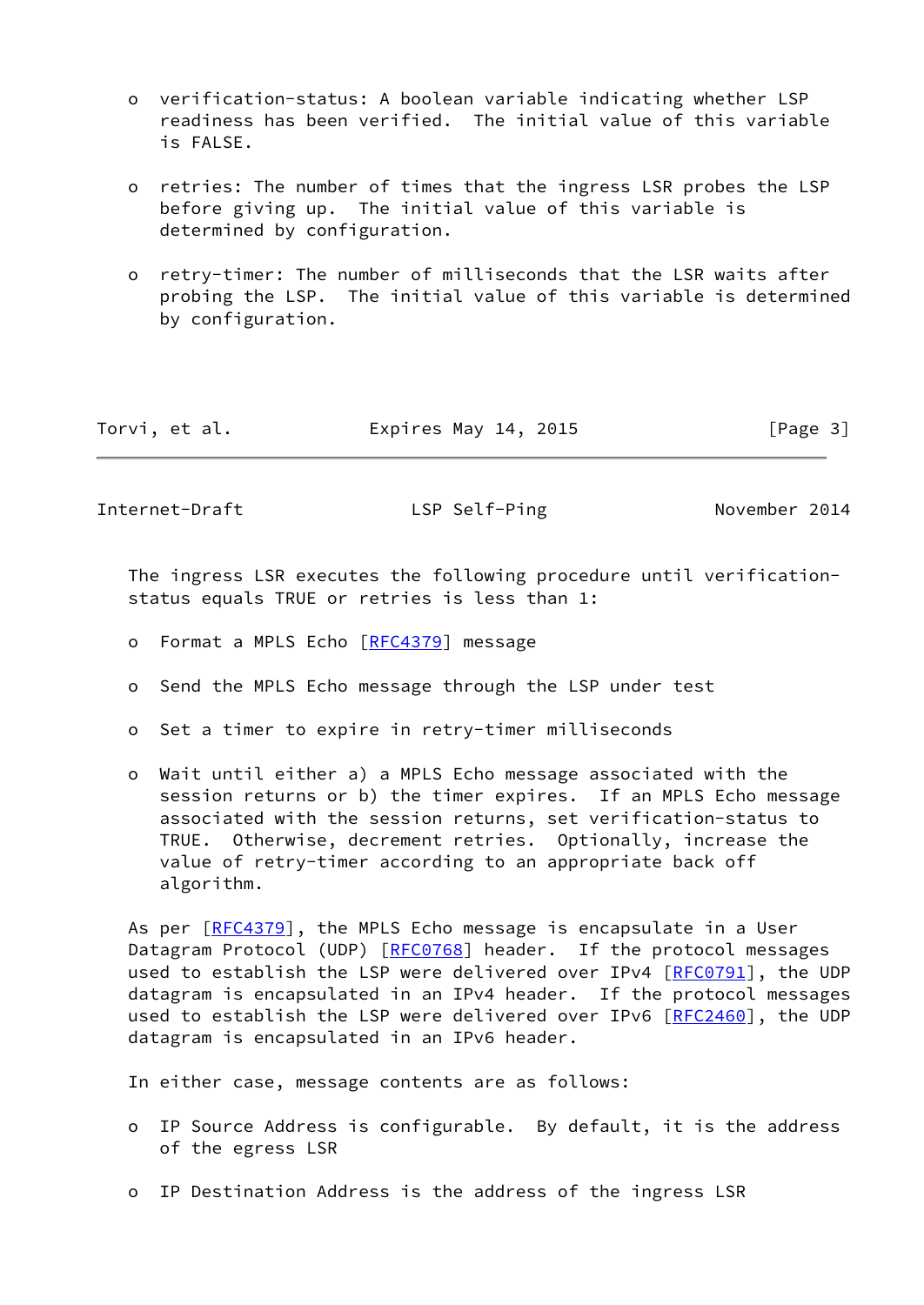- o IP Time to Live (TTL) / Hop Count is 255
- o IP DSCP is configurable. By default, it is equal to CS6 (Ox48) [[RFC4594\]](https://datatracker.ietf.org/doc/pdf/rfc4594)
- o UDP Source Port is any port selected from the dynamic range (49152-65535) [\[RFC6335](https://datatracker.ietf.org/doc/pdf/rfc6335)]
- o UDP Destination Port is any port selected from the dynamic range
- o MPLS Echo Global Flags are clear (i.e., set to 0)
- o MPLS Echo Type is equal to "MPLS Echo Reply" (2)
- o MPLS Echo Reply Mode is "Reply via an IPv4/IPv6 UDP packet" (2)
- o MPLS Echo Senders Handle is equal to the Session-ID

|  |  | Torvi, et al. | Expires May 14, 2015 | [Page 4] |
|--|--|---------------|----------------------|----------|
|--|--|---------------|----------------------|----------|

Internet-Draft **LSP Self-Ping November 2014** 

o MPLS Echo Sequence Number is equal to retries

o MPLS Echo Time Stamp Sent is equal to the current time

 The reader should note that the ingress LSR probes the LSP by sending an MPLS Echo message, addressed to itself, through the LSP. The egress LSR forwards the MPLS Echo message back to the ingress LSR, exactly as it would forward any other packet.

 If the LSP under test is ready to carry traffic, the egress LSR receives the MPLS Echo message. The MPLS Echo message can arrive at the egress LSR with or without an MPLS header, depending on whether the LSP under test executes penultimate hop-popping procedures. If the MPLS Echo message arrives at the egress LSR with an MPLS header, the egress LSR removes that header.

 The egress LSR forwards the MPLS Echo message to its destination, the ingress LSR. The egress LSR forwards the MPLS Echo message exactly as it would forward any other packet. If the egress LSR's most preferred route to the ingress LSR is through an LSP, the egress LSR forwards the MPLS Echo message through that LSP. However, if the egress LSR's most preferred route to the ingress LSR is not through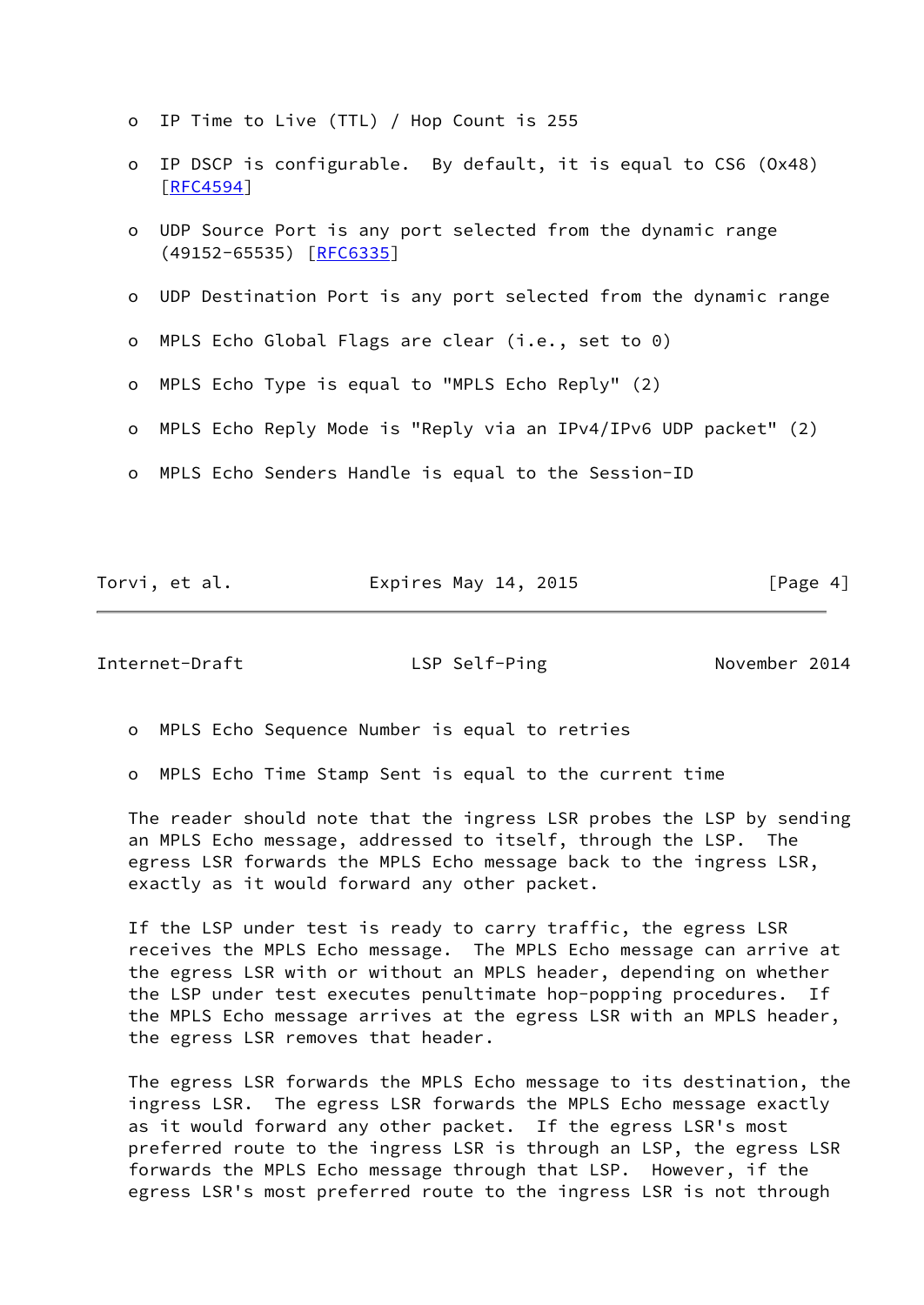an LSP, the egress LSR forwards the MPLS Echo message without MPLS encapsulation.

 If the ingress LSR receives an MPLS Echo message with Senders Handle equal to the Session-ID, it sets the verification-status to TRUE. The Sequence Number does not have to match the last Sequence Number sent.

 When an LSP Self-ping session terminates, it returns the value of verification-status to the invoking protocol. For example, assume that RSVP-TE invokes LSP Self-ping as part of the LSP set-up procedure. If LSP Self-ping returns TRUE, RSVP-TE makes the LSP under test available for forwarding. However, if LSP Self-ping returns FALSE, RSVP-TE takes appropriate remedial actions.

LSP Self-ping fails if all of the following conditions are true:

- o The Source Address of the MPLS Echo message is equal to its default value (that is, the address of the egress LSR)
- o The penultimate hop pops the MPLS label
- o The egress LSR executes Unicast Reverse Path Forwarding (uRPF) procedures

| Torvi, et al. | Expires May 14, 2015 | [Page 5] |
|---------------|----------------------|----------|
|               |                      |          |

<span id="page-5-1"></span>Internet-Draft The LSP Self-Ping November 2014

 In this scenario and in similar scenarios, the egress LSR discards the MPLS Echo message rather than forwarding it. In such scenarios, the calling application can set the source address to a more appropriate value.

<span id="page-5-0"></span>[3](#page-5-0). Rejected Approaches

 In a rejected approach, the ingress LSR uses LSP-Ping, exactly as described in [\[RFC4379](https://datatracker.ietf.org/doc/pdf/rfc4379)] to verify LSP readiness to carry traffic. This approach was rejected for the following reasons.

 While an ingress LSR can control its control plane overhead due to LSP Ping, an egress LSR has no such control. This is because each ingress LSR can, on its own, control the rate of the LSP Ping originated by the LSR, while an egress LSR must respond to all the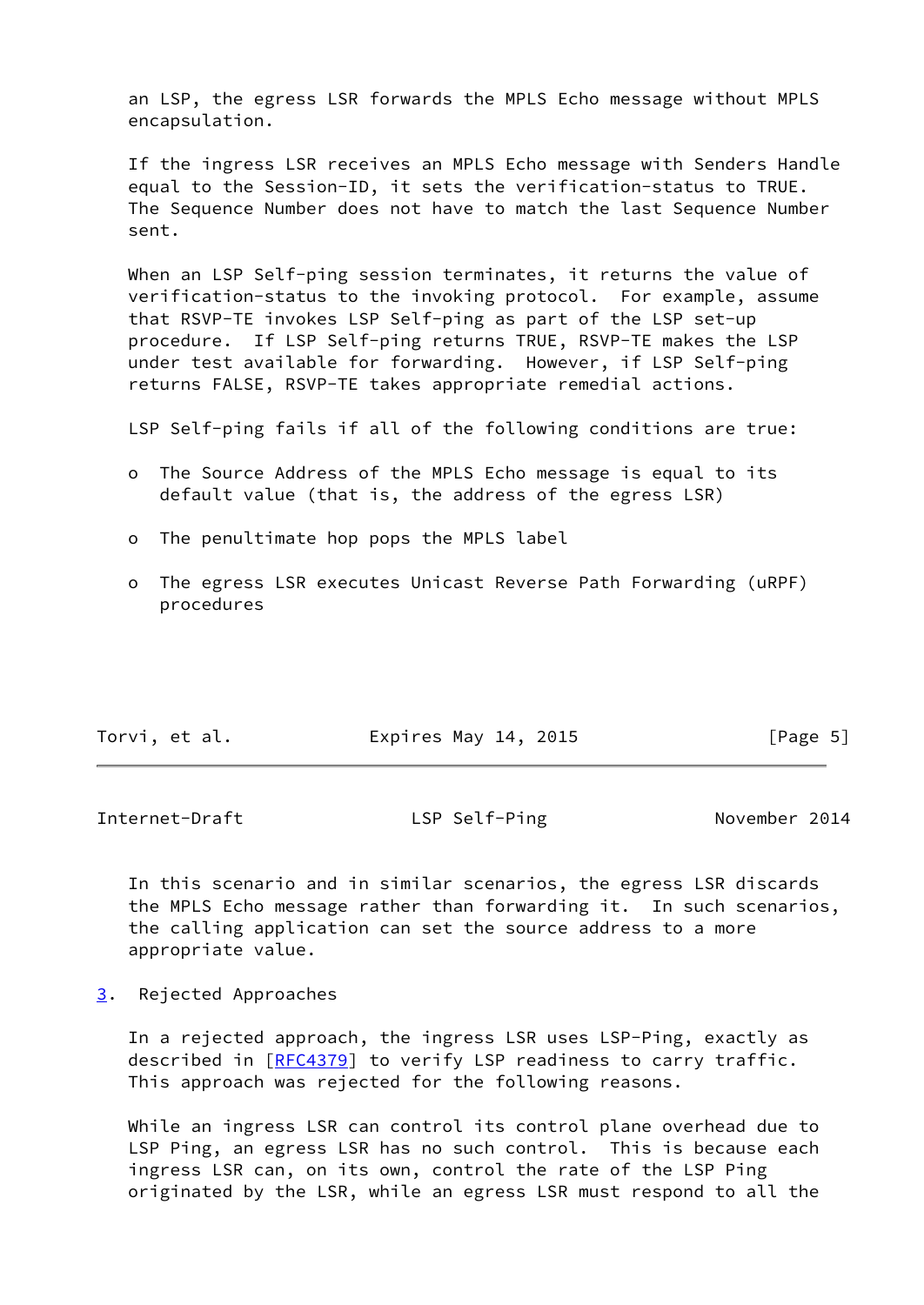LSP Pings originated by various ingresses. Furthermore, when an MPLS Echo Request reaches an egress LSR it is sent to the control plane of the egress LSR, which makes egress LSR processing overhead of LSP Ping well above the overhead of its data plane (MPLS/IP forwarding). These factors make LSP Ping problematic as a tool for detecting LSP readiness to carry traffic when dealing with a large number of LSPs.

 By contrast, LSP Self-ping does not consume any control plane resources at the egress LSR, and relies solely on the data plane of the egress LSR, making it more suitable as a tool for checking LSP readiness when dealing with a large number of LSPs.

 In another rejected approach, the ingress LSR does not verify LSP readiness. Alternatively, it sets a timer when it receives an RSVP RESV message and does not forward traffic through the LSP until the timer expires. This approach was rejected because it is impossible to determine the optimal setting for this timer. If the timer value is set too low, it does not prevent black-holing. If the timer value is set too high, it slows down the process of LSP signalling and setup.

 Moreover, the above-mentioned timer is configured on a per-router basis. However, its optimum value is determined by a network-wide behavior. Therefore, changes in the network could require changes to the value of the timer, making the optimal setting of this timer a moving target.

<span id="page-6-0"></span>[4](#page-6-0). IANA Considerations

This document makes no request of IANA.

 Note to RFC Editor: this section may be removed on publication as an RFC.

| Torvi, et al. | Expires May 14, 2015 | [Page 6] |
|---------------|----------------------|----------|
|---------------|----------------------|----------|

<span id="page-6-2"></span>Internet-Draft LSP Self-Ping November 2014

<span id="page-6-1"></span>[5](#page-6-1). Security Considerations

 MPLS Echo messages are easily forged. Therefore, an attacker can send the ingress LSR a forged MPLS Echo message, causing the ingress LSR to terminate the LSP Self-ping session prematurely.

<span id="page-6-3"></span>[6](#page-6-3). Acknowledgements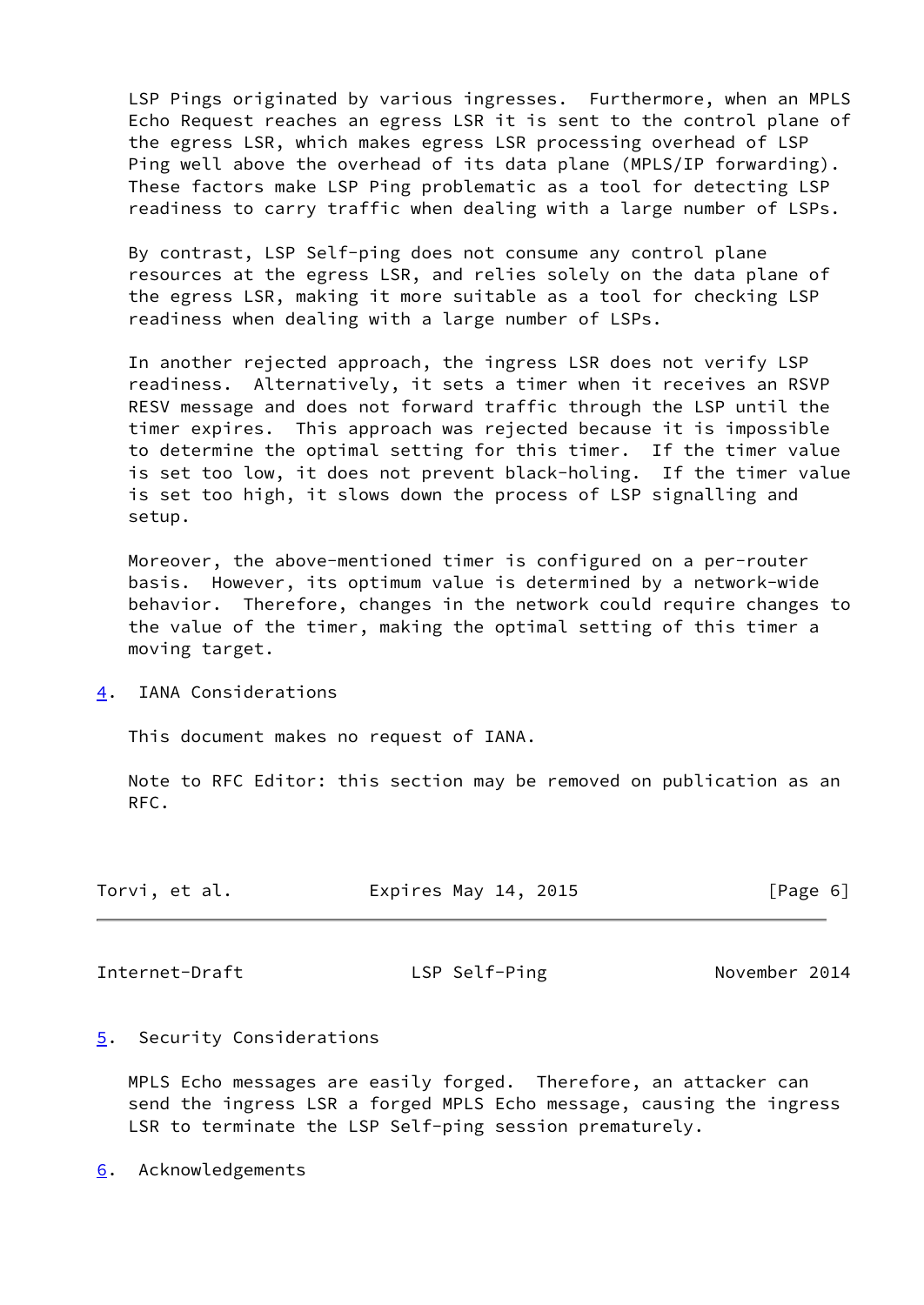Thanks to Yakov Rekhter, Ravi Singh, Eric Rosen, Eric Osborne and Nobo Akiya for their contributions to this document.

- <span id="page-7-0"></span>[7](#page-7-0). Normative References
	- [RFC0768] Postel, J., "User Datagram Protocol", STD 6, [RFC 768](https://datatracker.ietf.org/doc/pdf/rfc768), August 1980.
	- [RFC0791] Postel, J., "Internet Protocol", STD 5, [RFC 791](https://datatracker.ietf.org/doc/pdf/rfc791), September 1981.
	- [RFC2460] Deering, S. and R. Hinden, "Internet Protocol, Version 6 (IPv6) Specification", [RFC 2460](https://datatracker.ietf.org/doc/pdf/rfc2460), December 1998.
	- [RFC3032] Rosen, E., Tappan, D., Fedorkow, G., Rekhter, Y., Farinacci, D., Li, T., and A. Conta, "MPLS Label Stack Encoding", [RFC 3032](https://datatracker.ietf.org/doc/pdf/rfc3032), January 2001.
	- [RFC3209] Awduche, D., Berger, L., Gan, D., Li, T., Srinivasan, V., and G. Swallow, "RSVP-TE: Extensions to RSVP for LSP Tunnels", [RFC 3209](https://datatracker.ietf.org/doc/pdf/rfc3209), December 2001.
	- [RFC4379] Kompella, K. and G. Swallow, "Detecting Multi-Protocol Label Switched (MPLS) Data Plane Failures", [RFC 4379,](https://datatracker.ietf.org/doc/pdf/rfc4379) February 2006.
	- [RFC4594] Babiarz, J., Chan, K., and F. Baker, "Configuration Guidelines for DiffServ Service Classes", [RFC 4594](https://datatracker.ietf.org/doc/pdf/rfc4594), August 2006.
	- [RFC6335] Cotton, M., Eggert, L., Touch, J., Westerlund, M., and S. Cheshire, "Internet Assigned Numbers Authority (IANA) Procedures for the Management of the Service Name and Transport Protocol Port Number Registry", [BCP 165](https://datatracker.ietf.org/doc/pdf/bcp165), [RFC](https://datatracker.ietf.org/doc/pdf/rfc6335) [6335,](https://datatracker.ietf.org/doc/pdf/rfc6335) August 2011.

Torvi, et al. **Expires May 14, 2015** [Page 7]

<span id="page-7-1"></span>Internet-Draft **LSP Self-Ping November 2014** 

Authors' Addresses